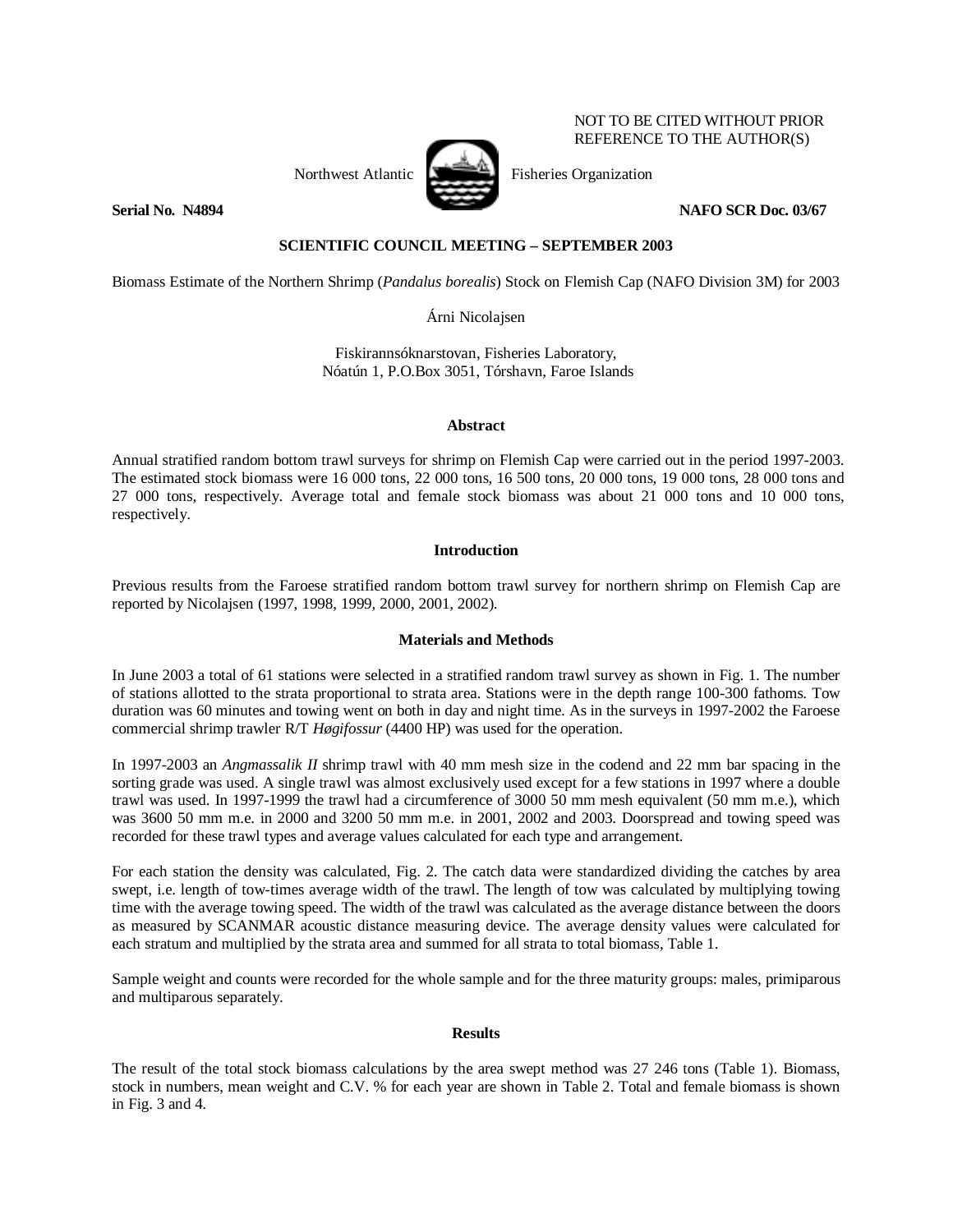### **References**

- Nicolajsen, Á. 1997. Biomass Estimate by Area Swept of the Shrimp Stock on Flemish Cap (Div. 3M) in June 1997. NAFO SC WP 97/49. 3 p.
- Nicolajsen, Á. 1998. Biomass Estimate, Length and Age Distribution of the Northern Shrimp (*Pandalus borealis*) Stock on Flemish Cap (NAFO Div. 3M) in July 1998 and Faroese Catches in 1997 and 1998. NAFO SC WP 98/83. 3 p.
- Nicolajsen, Á. 1999. Biomass Estimate, Growth, Length and Age Distribution of the Northern Shrimp (*Pandalus borealis*) Stock on Flemish Cap (NAFO Div. 3M) in June 2000 and Faroese Shrimp catches 1996-1999. NAFO SC WP 99/114. 18 p.
- Nicolajsen, Á. 2000. Biomass Estimate, Growth, Length and Age Distribution of the Northern Shrimp (*Pandalus borealis*) Stock on Flemish Cap (NAFO Div. 3M) in June 2000. NAFO SCR Doc. 00/83. 17 p.
- Nicolajsen, Á. 2001. Biomass Estimate, Growth, Length and Age Distribution of the Northern *Shrimp (Pandalus borealis*) Stock on Flemish Cap (NAFO Division 3M) in June 2001. NAFO SCR Doc. 01/188 20 p.
- Nicolajsen, Á. 2002. Biomass Estimate, Growth, Length and Age Distribution of the Northern *Shrimp (Pandalus borealis*) Stock on Flemish Cap (NAFO Division 3M) in June 2002. NAFO SCR Doc. 02/156 20 p.

| Strata No. | Average<br>density to km <sup>-2</sup> | Strata area<br>$km^{-2}$ | Biomass tons | No. of<br><b>Stations</b> |
|------------|----------------------------------------|--------------------------|--------------|---------------------------|
| 13         | 0.785                                  | 2572                     | 2020         | 5                         |
| 14         | 1.391                                  | 2401                     | 3341         | 5                         |
| 15         | 0.141                                  | 1629                     | 229          | 3                         |
| 16         | 0.981                                  | 5574                     | 5468         | 13                        |
| 17         | 1.393                                  | 5402                     | 7524         | 11                        |
| 18         | 1.392                                  | 4116                     | 5729         | 9                         |
| 19         | 0.321                                  | 1715                     | 550          | 4                         |
| 20         | 0.185                                  | 1886                     | 348          | 4                         |
| 21         | 0.084                                  | 1629                     | 137          | 2                         |
| 22         | 0.805                                  | 943                      | 759          | 2                         |
| 23         | 0.886                                  | 1286                     | 1140         | 3                         |
| Total      |                                        | 29154                    | 27246        | 61                        |
| Average    | 0.935                                  |                          |              |                           |

**Table 1.** Area swept assessment of the Flemish Cap (NAFO Div. 3M) shrimp stock biomass for June 2003.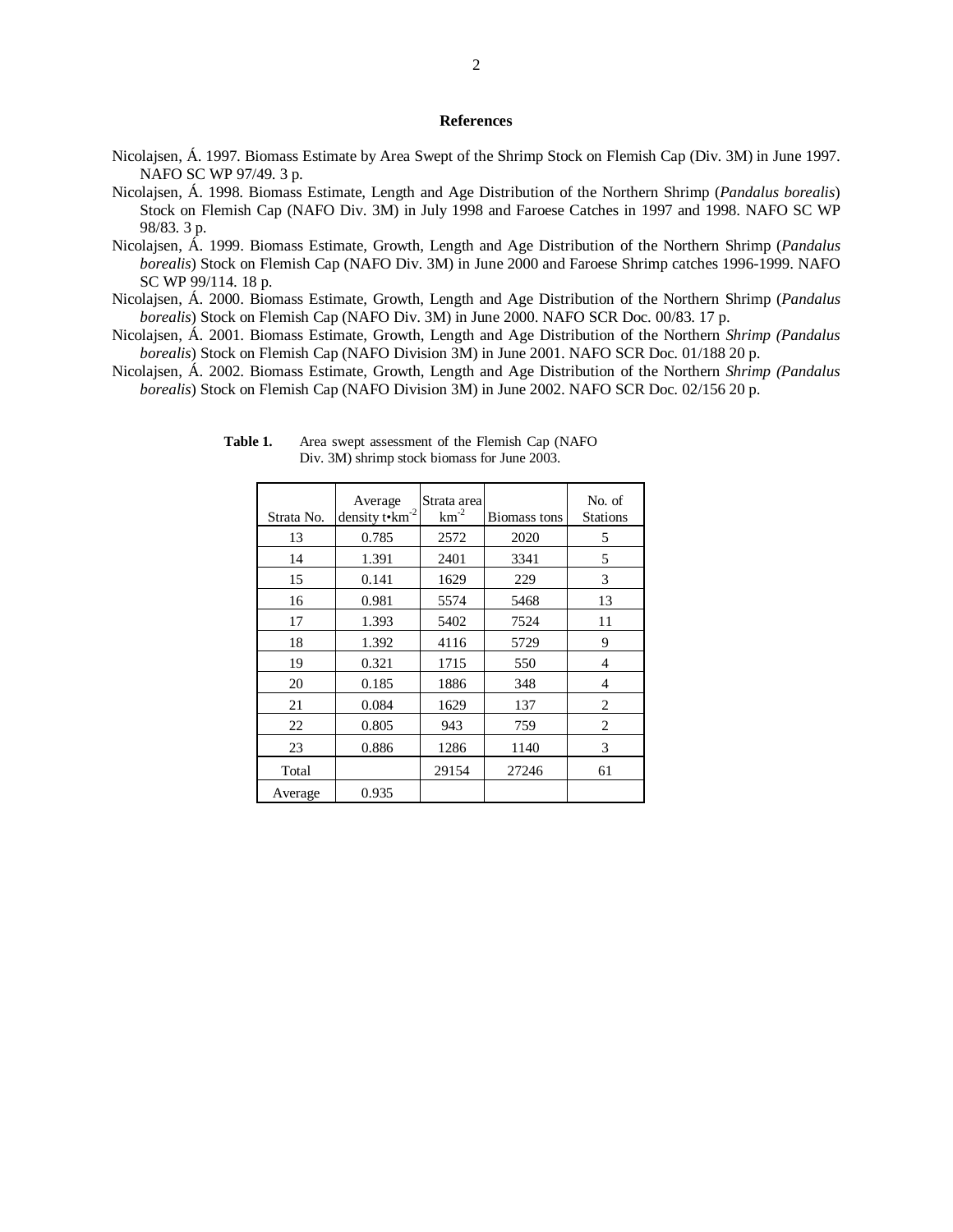**Table 2**. Biomass, Stock in Numbers, Mean Weight, and Coefficient of Variation for northern shrimp on Flemish Cap (NAFO Div. 3M) in the period 1997-2003.

| Biomass. |  |
|----------|--|
|----------|--|

| Year    | Total | Female | Primiparous | Multiparous | Males |
|---------|-------|--------|-------------|-------------|-------|
| 1997    | 16370 | 6732   | 4654        | 2078        | 9638  |
| 1998    | 22804 | 12559  | 8408        | 4151        | 10245 |
| 1999    | 16477 | 8864   | 5004        | 3860        | 7613  |
| 2000    | 20380 | 10155  | 5899        | 4256        | 10225 |
| 2001    | 19036 | 9374   | 5166        | 4208        | 9662  |
| 2002    | 27634 | 11761  | 6835        | 4926        | 15873 |
| 2003    | 27246 | 12402  | 5786        | 6616        | 14844 |
| Average | 21421 | 10264  | 5965        | 4299        | 11157 |

Stock in numbers  $(10^{-6})$ 

| Year    | Total | Female | Primiparous | Multiparous | Males |
|---------|-------|--------|-------------|-------------|-------|
| 1997    | 3564  | 747    | 548         | 199         | 2817  |
| 1998    | 3895  | 1465   | 1050        | 415         | 2429  |
| 1999    | 3518  | 1122   | 690         | 432         | 2396  |
| 2000    | 4220  | 1415   | 889         | 527         | 2804  |
| 2001    | 4031  | 1261   | 713         | 548         | 2770  |
| 2002    | 5660  | 1500   | 934         | 566         | 4160  |
| 2003    | 5493  | 1527   | 759         | 768         | 3966  |
| Average | 4340  | 1291   | 798         | 493         | 3049  |

Mean weight, g

| Year    | Total | Female | Primiparous | Multiparous | Males |
|---------|-------|--------|-------------|-------------|-------|
| 1997    | 4.59  | 8.54   | 8.49        | 10.45       | 3.42  |
| 1998    | 5.86  | 7.96   | 8.00        | 10.01       | 4.22  |
| 1999    | 4.68  | 7.90   | 7.25        | 8.93        | 3.18  |
| 2000    | 4.83  | 7.17   | 6.64        | 8.08        | 3.65  |
| 2001    | 4.72  | 7.44   | 7.25        | 7.68        | 3.49  |
| 2002    | 4.88  | 7.84   | 7.32        | 8.70        | 3.82  |
| 2003    | 4.96  | 8.12   | 7.62        | 8.62        | 3.74  |
| Average | 4.93  | 7.85   | 7.51        | 8.92        | 3.64  |

Coefficient of variation

| Year    | C.V.% |
|---------|-------|
| 1997    | 111   |
| 1998    | 94    |
| 1999    | 75    |
| 2000    | 75    |
| 2001    | 58    |
| 2002    | 70    |
| 2003    | 78    |
| Average | 80    |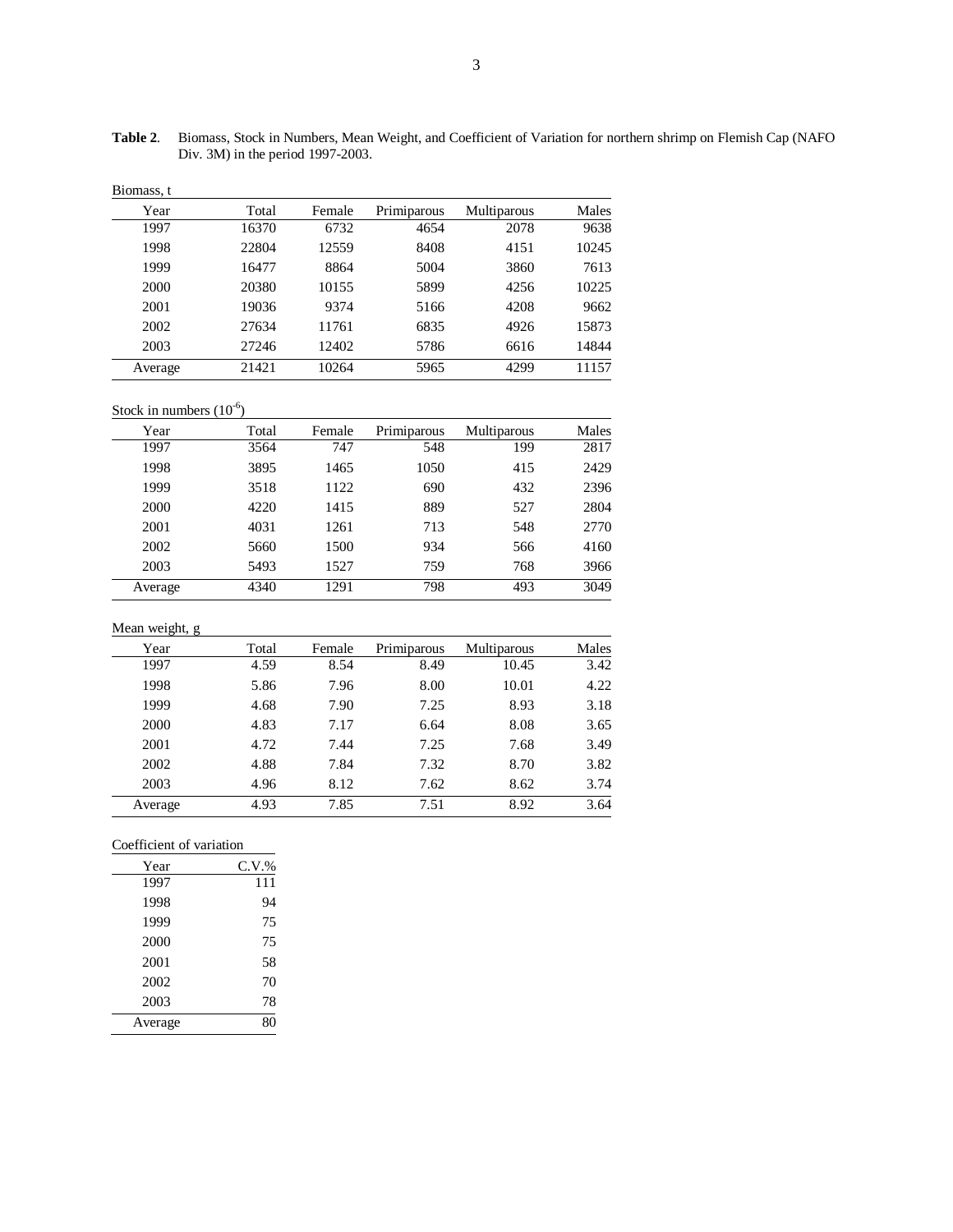

Fig. 1. Map of Flemish Cap (NAFO Div. 3M) showing strata with randomly selected stations (squares shaded) in the June 2003.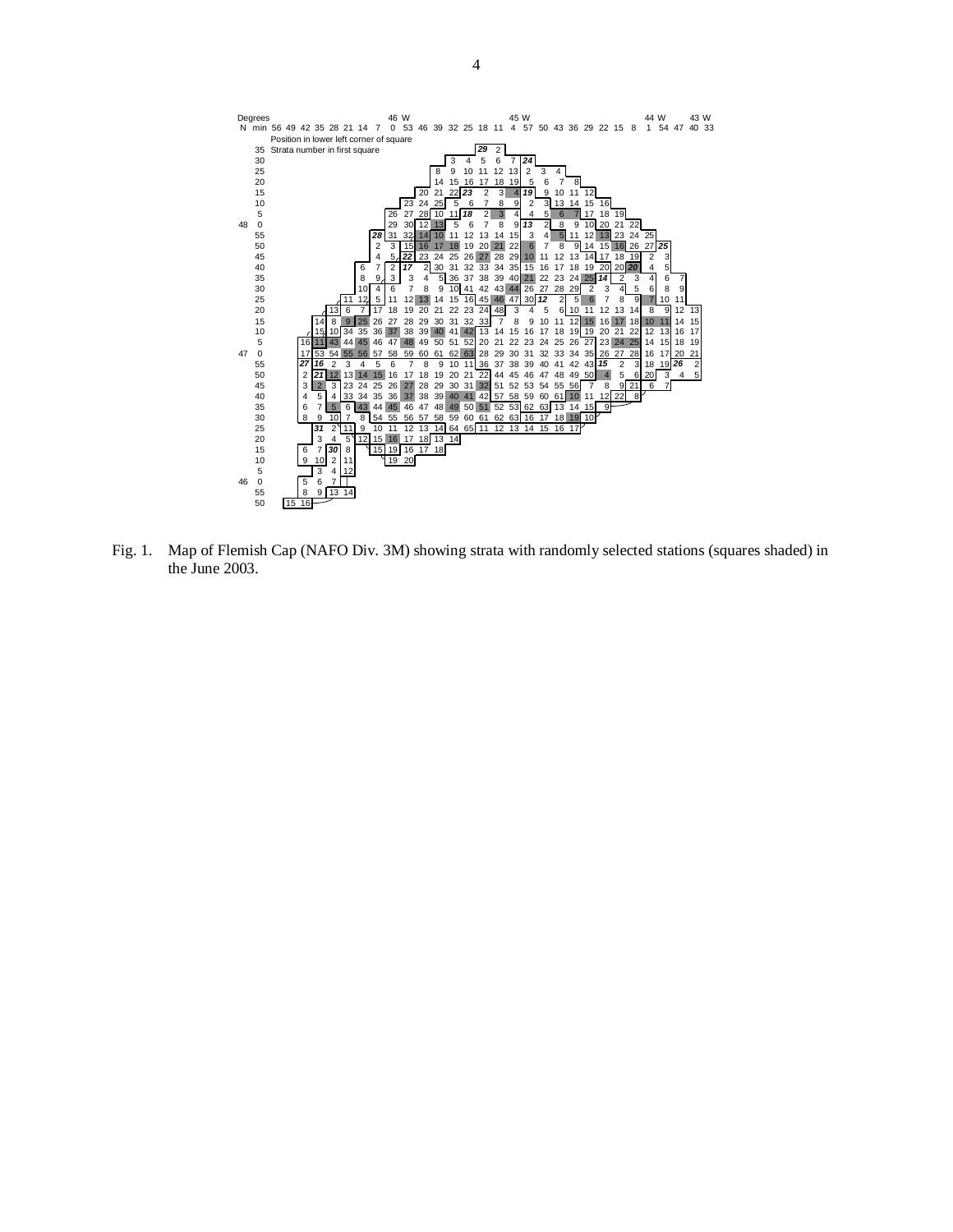

Fig. 2. Distribution of density of northern shrimp from surveys on Flemish Cap (NAFO Div. 3M) in 1997-2003 (shown by row). The larges circles are about 2 g.m<sup>-2</sup>